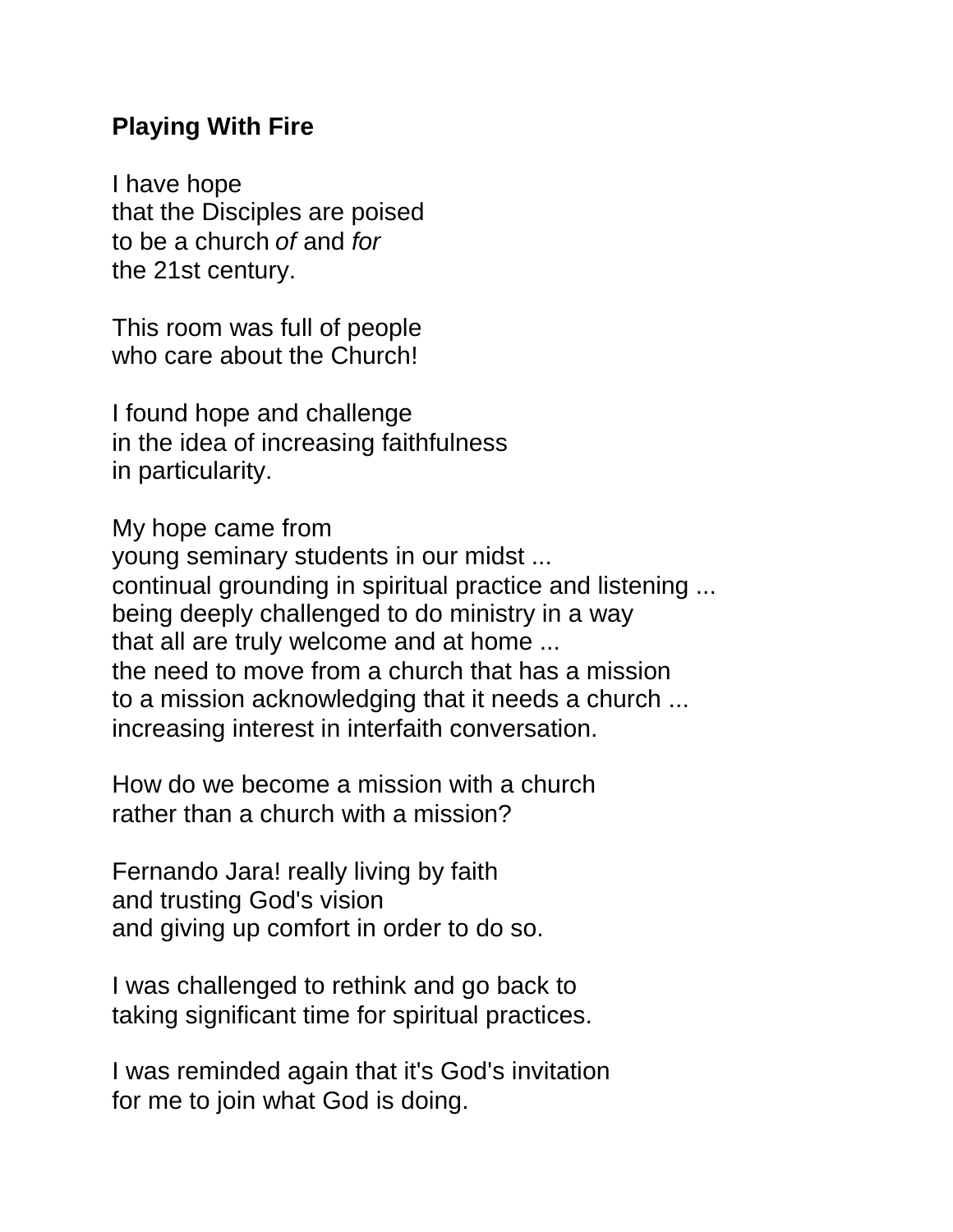So how do we challenge settled pastors to see the landscape and be open for God's invitation to *them*?

Hope and challenge in that we can move from mission *to* to mission *with* and back again.

Inspired by the willingness to explore and wrestle

I have *received* hope in spite of the bad news we hear about church and what is not happening, churches dying and closing

God is at work in the midst of us and in our communities!

If we're open to the movement of God, we can see the new church formed before us!

I have hope that God's spiritual transformation can change *anything*.

As long as there are sincere forward-thinking Christians, there is hope.

How can we, as a group, attain an effective unity in the midst of our vast differences?

Passionate dialogue of core fundamentals of who we are as church and who we might become

Stop making assumptions about the place that we've been placed!